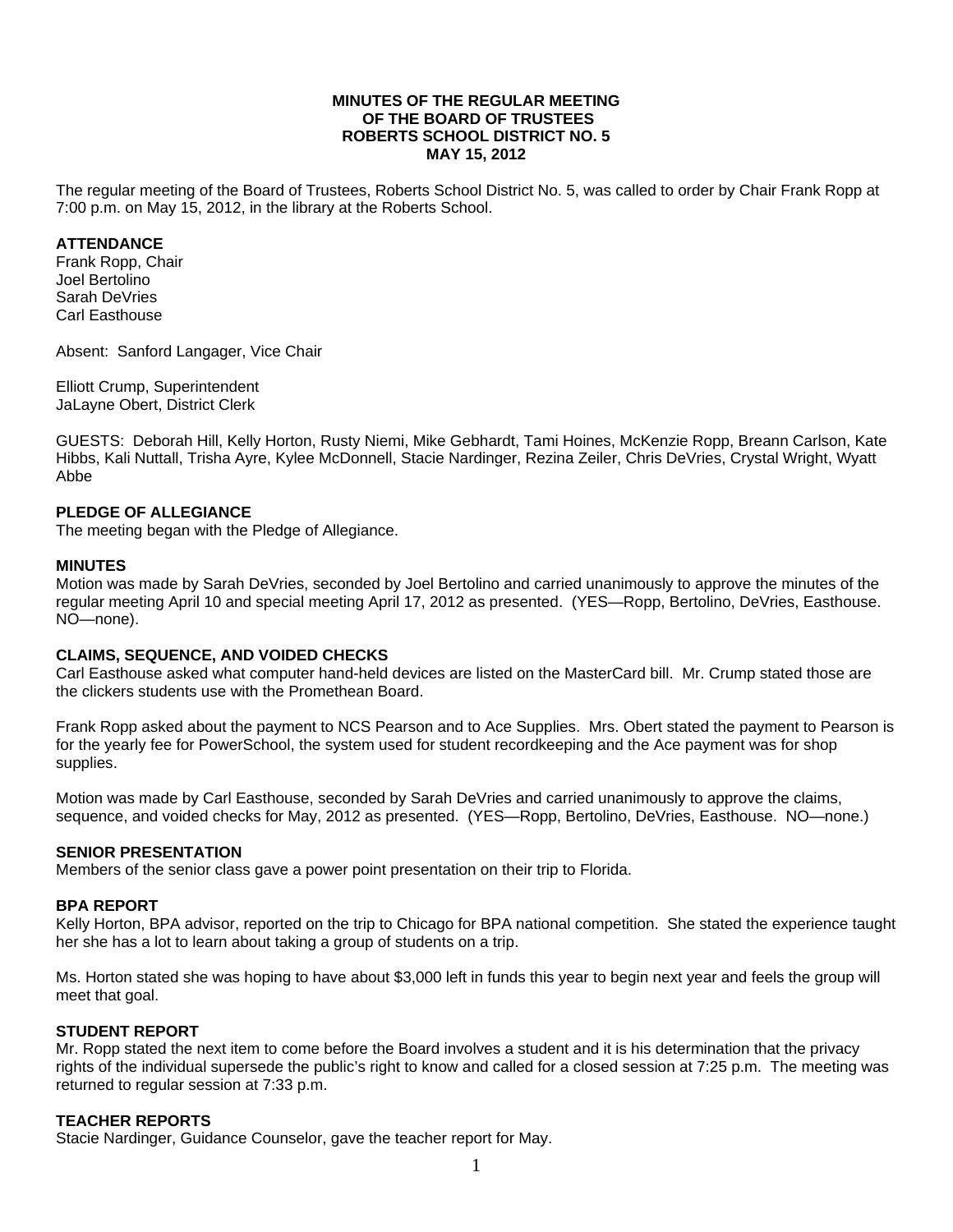Mrs. Nardinger stated there are three parts to counseling – academic, social well-being, and life after school. She asked senior student Kate Hibbs to talk about the academic portion.

Ms. Hibbs stated she was selected to be a member of the Student Advisory Board for State Superintendent of Public Instruction Denise Juneau. She stated the group is comprised of students from around the state and has met twice with Superintendent to give input on how to improve graduation rates in Montana. She added being on this board has really opened her eyes to how good our school is and how well prepared the seniors are for college.

Mrs. Nardinger stated she has two applications for the advisory board for next year.

Mrs. Nardinger stated the social well-being component of counseling is addressed through character education and life after high school is the JMG program in a nutshell. She stated she is requiring all seniors to take JMG next year because they work on scholarships, portfolios and college applications.

## **PUBLIC COMMENT**

Deborah Hill stated the K-4 classes had a tremendous day on the field trip to Pompey's Pillar and thanked the Board for the opportunity to take the students on field trips.

Mike Gebhardt stated Mrs. Nardinger's work is very beneficial to the school. He added the reputation of being a great school has been on-going for Roberts for years.

### **PERSONNEL**

RESIGNATION – Mr. Crump stated J.D. Jones has decided to retire and recommended the Board accept his letter of resignation.

Motion was made by Joel Bertolino, seconded by Carl Easthouse and carried unanimously to accept the letter of resignation from J.D. Jones from his teaching position at the end of this school year. (YES—Ropp, Bertolino, DeVries, Easthouse. NO—none).

SCIENCE POSITION – Mr. Crump stated he has taken a serious look at the science teaching position with the retirement of Mr. Jones. He stated we have a person on staff with a science degree who would be an excellent candidate for the position as Mrs. Nardinger did her student teaching with Mr. Jones and knows the curriculum.

Mr. Crump stated if we create a rotating system in science as we did in social studies, the science and counseling position could both be reduced to half time with Mrs. Nardinger filling both positions. He added the change wouldn't reduce the number of course offerings for the students, only how they are scheduled.

Mr. Ropp asked if the rotating system is working with social studies. Mr. Crump stated it is going well and the students have the opportunity to be in a larger class such as twelve rather than six.

Mr. Easthouse asked if the digital academy offers science classes that transfer students could take if they had already completed the course being taught. Mr. Crump stated it does.

Mr. Crump stated at the end of the school year, good science teachers are hard to come by. He stated Mr. Jones had seven students per class plus an extra prep and the class size would be 11.75 if we do this. He stated Mrs. Nardinger has done an excellent job as counselor and we need to look at how to shift some of those duties to other staff members.

Mr. Bertolino asked if the increased work load is a potential concern. Mr. Crump stated that depends on what Mrs. Nardinger is willing to let go of. He stated he feels the work load is manageable and would need to be reviewed often. He added if we're going to hire a science teacher from outside, the process needs to start in March.

Mr. Bertolino asked if we could advertise and see what applications we get. Mr. Crump stated that is not his preference.

Mr. Bertolino stated he would like to hear from Mrs. Nardinger.

Stacie Nardinger stated she is very busy in her counseling position and concern about the work load of both positions did not make this decision easy. She stated having Mr. Neibauer teach Earth Science and the fact that Mr. Jones is willing to substitute are both very helpful.

Mr. Crump stated his recommendation is to have Stacie Nardinger replace Mr. Jones as science teacher.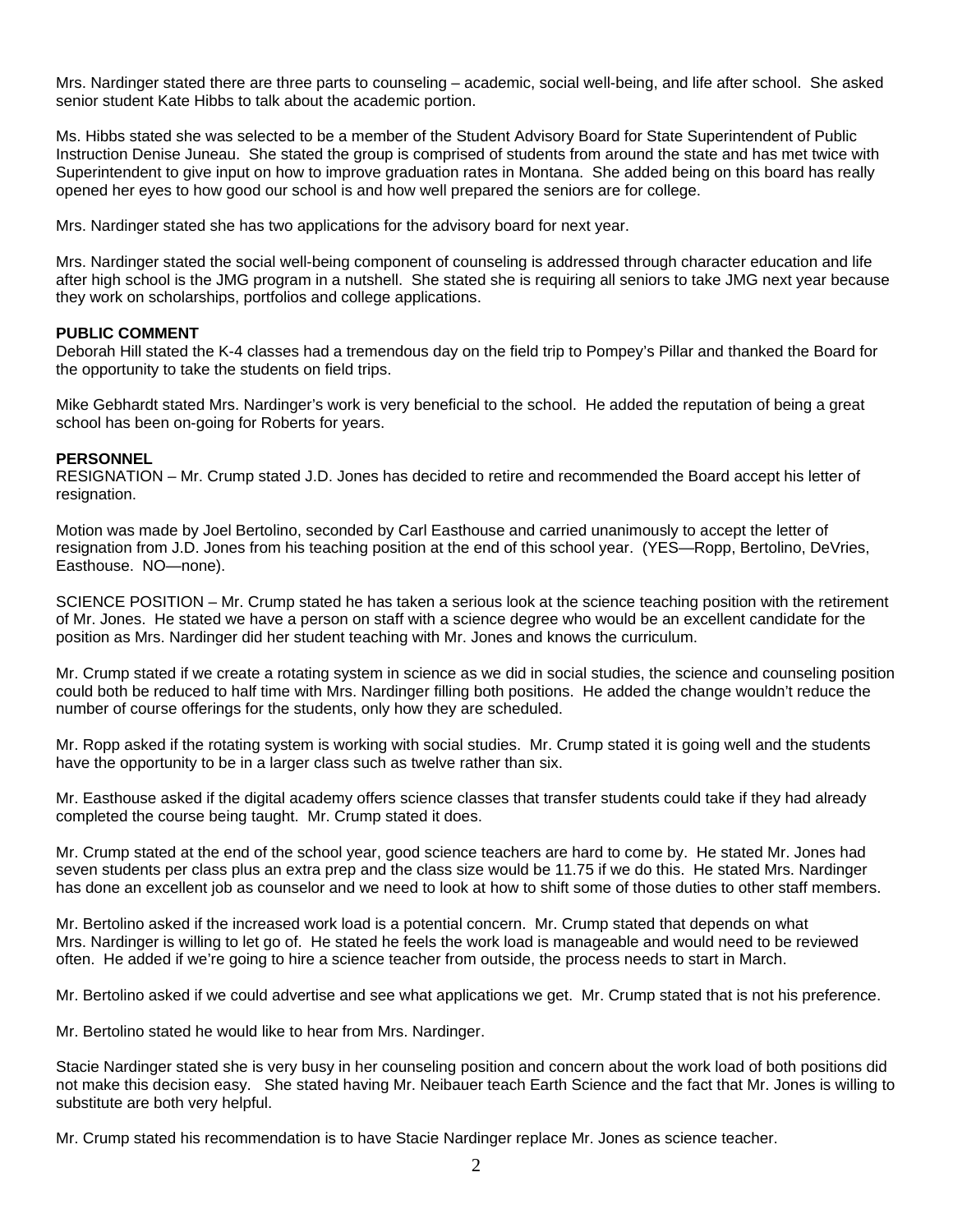Deborah Hill expressed concern about elementary students getting the counseling they need.

Mr. Easthouse asked if there is an outside agency we could bring in if we need assistance.

Mr. Ropp asked if counseling is provided through the co-op. Mr. Crump stated it isn't.

Mrs. Obert stated what schools employ is a guidance counselor, not a personal or family therapist.

Mr. Bertolino asked if this issue can be tabled until next month. Mr. Ropp stated at this point, good science teachers already have jobs.

Mr. Crump stated he will be working with Mrs. Nardinger to see she has the time to be a great science teacher and a great counselor.

Motion was made by Joel Bertolino and seconded by Sarah DeVries to accept the recommendation of the superintendent to change Stacie Nardinger's position to half-time science, half-time counselor, look at mitigating issues and review to see if students and Mrs. Nardinger are getting what they need.

An amendment to the motion was made by Carl Easthouse and seconded by Joel Bertolino to conduct the review at the semester break.

The motion as amended was voted on and carried. (YES—Bertolino, DeVries, Easthouse. NO—none. Abstained: Ropp (conflict of interest as it involves a family member)).

## **RECESS**

Mr. Ropp called for a break at 8:35 p.m. and returned the meeting to order at 8:40 p.m.

## **NEW BUSINESS**

CANVASS OF SCHOOL ELECTION -- Mrs. Obert presented the canvass of the trustee and mill levy elections held on May 8, 2012. She stated the following were the results for the two three-year trustee positions with Sarah DeVries and Tami Hoines elected:

| Sarah DeVries    | 123 |
|------------------|-----|
| Michael Gebhardt | 79  |
| Tami Hoines      | 90  |

The results for the one one-year trustee position were as follows with Russell Niemi elected:

| Elta Ayre            | 8   |
|----------------------|-----|
| Sanford Langager     | 38  |
| <b>Russell Niemi</b> | 115 |

The results for the proposition for authorization to increase the mill levy in the amount of \$30,000 to support the General Fund were as follows with the proposition passing:

| For     | 100 |
|---------|-----|
| Against | 67  |

Motion was made by Carl Easthouse, seconded by Joel Bertolino and carried unanimously to approve the canvass of election results for the trustee and mill levy election held on May 8, 2012. (YES—Ropp, Bertolino, DeVries, Easthouse. NO—none).

END OF YEAR PRIORITY LIST – Mr. Crump stated he included a priority listing of items for year-end money in the Board packet but it is very rough at this point.

Mr. Bertolino asked how the floor mats would be used. Mr. Crump stated they are to help protect the finish on the gym floor.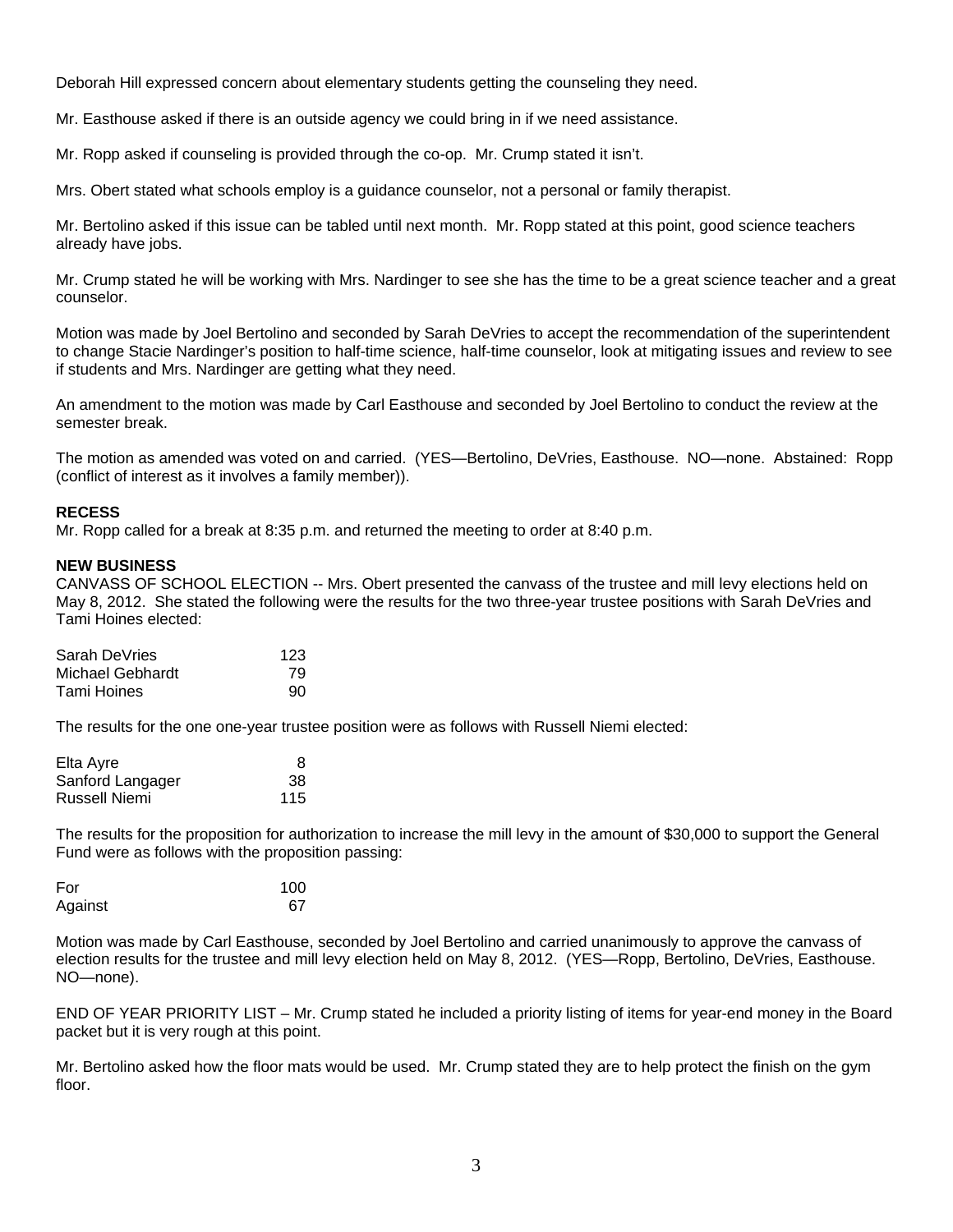SAFE ROUTES TO SCHOOLS – Mr. Crump stated he and Mr. Bertolino met and reviewed the proposals for the Safe Routes to School project from Great West Engineering and CTA and recommended awarding the project to Great West Engineering.

Motion was made by Sarah DeVries, seconded by Carl Easthouse and carried unanimously to award the Safe Routes to Schools planning grant to Great West Engineering. (YES—Ropp, Bertolino, DeVries, Easthouse. NO—none).

SPORTS MEDICINE AGREEMENT – Mr. Crump stated it is the recommendation of the athletic directors to continue the agreement with Beartooth Billings Clinic for sports medicine at \$600 for the year. (YES—Ropp, Bertolino, DeVries, Easthouse. NO—none).

CLASS ADVISORS – Mr. Easthouse stated Sanford Langager asked him to bring up the topic of class advisors and the way it is determined who goes on the senior trip.

Rezina Zeiler stated last year she and Stacie Nardinger put together a plan for advising and have made some changes for next year. She stated the plan isn't policy, just something they put together.

Mrs. Zeiler stated concessions is the big issue as the Booster Club doesn't feel it is ready to take them over.

Mr. Ropp stated other schools pay a stipend for the concessions manager.

Mrs. Nardinger stated another question is if the elementary teachers want to be a part of the plan.

Mr. Ropp stated it will take some time to consider this issue.

ORGANIZATIONAL CHART – Mr. Bertolino stated Mr. Langager asked him to address the organizational chart.

Mr. Ropp stated that can be added to the June agenda.

### **OLD BUSINESS**

2012-2013 CALENDAR – Mr. Crump stated the proposed calendar for the 2012-2013 school year was included in the packet and recommended it be approved. He stated the year begins with PIR days on August 24 and 27 with school beginning on August 28.

Mr. Easthouse asked how many hours are included in the calendar. Mr. Crump stated the calendar is about 3.5 hours over the required minimum of 1080.

Motion was made by Sarah DeVries, seconded by Carl Easthouse and carried unanimously to approve the 2012-2013 calendar as presented. (YES—Ropp, Bertolino, DeVries, Easthouse. NO—none).

TEACHER NEGOTIATIONS – Mr. Bertolino stated Mr. Creeden is no longer representing the teachers.

Mr. Crump stated we need a letter of authorization from the teachers for whoever they decide to have negotiate for them.

## **SUPERINTENDENT REPORT**

SUPERINTENDENT SCHEDULE – Mr. Crump stated he spoke to Roly DeVries about the busses and the bus driven by Dick Sederberg is leaking oil but not enough to warrant spending the money to fix it. He added with running a mill levy this year, he doesn't feel we don't need to look at purchasing a bus.

ELEMENTARY CONFIGURATION – Mr. Crump recommended the Board consider hiring a new elementary teacher to separate the kindergarten and first grade. He stated the configuration would then be K, 1, 2/3, 4/5, and 6.

Mr. Crump stated another option would be to keep the K/1 combo and have an aide with a great deal of experience with young children teach the kindergarten but he doesn't know if that is the right move at this time.

Mr. Bertolino asked how aides fit in the scenario if another teacher is hired. Mr. Crump stated the classroom aide would split time between the combination classes of 2/3 and 4/5.

Motion was made by Sarah DeVries, seconded by Joel Bertolino and carried unanimously to open the position for an elementary teacher. (YES—Ropp, Bertolino, DeVries, Easthouse. NO—none).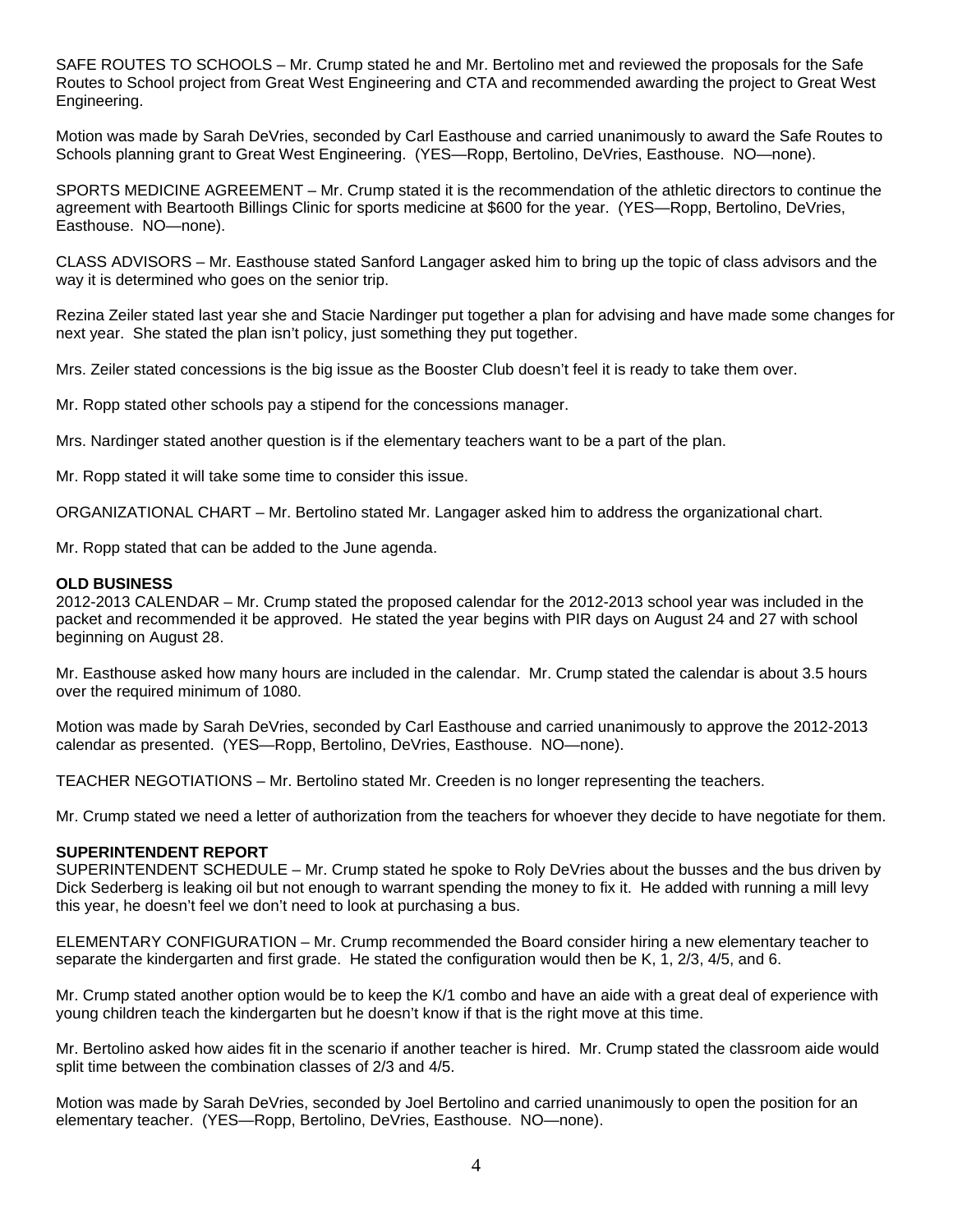Motion was made by Carl Easthouse, seconded by Sarah DeVries and carried unanimously to approve the elementary configuration of K, 1, 2/3, 4/5, and 6 for the 2012-2013 school year. (YES—Ropp, Bertolino, DeVries, Easthouse. NO- none).

ONLINE/DUAL CREDIT COURSES – Mr. Crump stated he has been trying to find information on what other schools are doing with online and dual credit classes but there aren't many in our area that offer dual credit classes. He stated he talked with MTSBA and they sent a sample policy but it didn't address what we need to address so he took our policy and revised it to address dual credit classes.

Mr. Easthouse asked if there have been requests from parents of freshmen and sophomores to take online classes.

Mrs. Zeiler stated she has submitted a request for her daughter who will be a freshman.

Mr. Crump stated the revised policy was included in the packet and the item needs to be on the June meeting agenda.

PROGRAM UPDATE – Mr. Crump stated we are offering driver education from July 9 to August 13.

Mr. Crump stated next year's course schedule was included in the packet and it includes some elementary classes taught by high school staff such as keyboarding, health, and social studies for grades 4/5.

Mr. Easthouse stated if we add an elementary teacher, is there any reason to have high school staff teaching elementary classes.

Mr. Crump stated in some cases high school teachers are being assigned elementary classes to fill up their schedules. He stated having someone else teach social studies at grades 4/5 allows Mr. Nelson to teach math to another grade.

Mr. Easthouse stated we need to have elementary teachers teaching at the elementary level and high school teachers teaching high school classes instead of bouncing all around.

Mr. Bertolino stated another option is to have Mrs. Hart teach the 4/5 social studies class. He stated he would have no further questions with the schedule if that change is made.

Motion was made by Joel Bertolino, seconded by Carl Easthouse and carried unanimously to approve the class schedule for the 2012-2013 school year with the change made in the 4/5 social studies teacher. (YES—Ropp, Bertolino, DeVries, Easthouse. NO—none).

FIRE INSPECTION – Mr. Crump stated the Deputy Fire Marshall conducted the annual fire safety inspection. He stated some violations were noted and he has responded with a plan of action to address those violations.

TRUSTEE WORKSHOP – Mr. Ropp stated MTSBA is conducting a workshop for trustees on May 24 and encouraged whoever can attend to do so.

SUMMER HOURS – Mr. Crump stated summer hours begin on May 28 and office hours are 9 a.m. to 3 p.m.

# **ADJOURNMENT**

Mr. Ropp adjourned the meeting at 10:12 p.m.

\_\_\_\_\_\_\_\_\_\_\_\_\_\_\_\_\_\_\_\_\_\_\_\_\_\_\_\_\_\_\_\_\_\_\_\_\_\_\_ \_\_\_\_\_\_\_\_\_\_\_\_\_\_\_\_\_\_\_\_\_\_\_\_\_\_\_\_\_\_\_\_\_\_\_\_\_\_ Board Chair **District Clerk**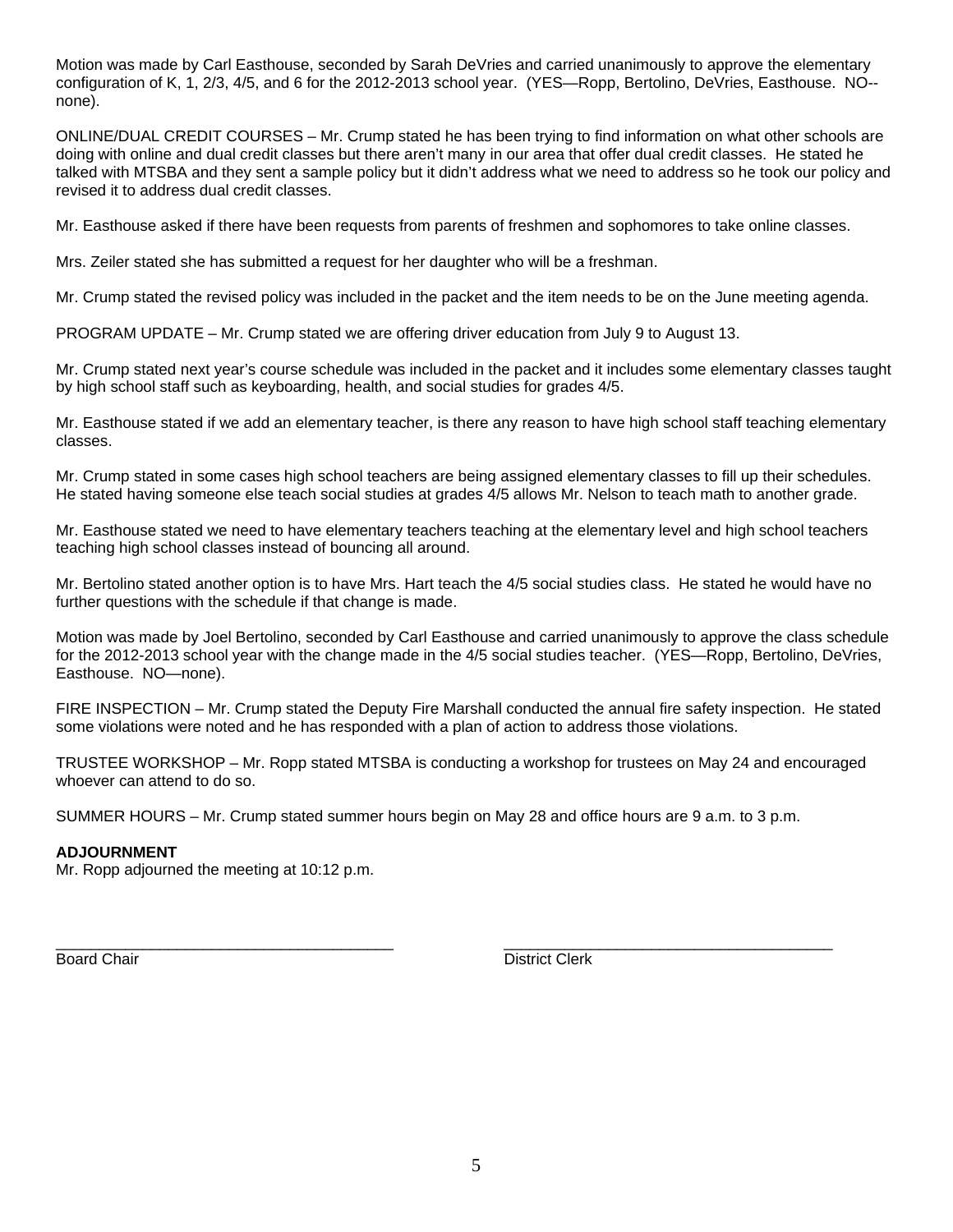## **MINUTES OF THE SPECIAL MEETING OF THE BOARD OF TRUSTEES ROBERTS SCHOOL DISTRICT NO. 5 MAY 1, 2012**

The special meeting of the Board of Trustees, Roberts School District No. 5, was called to order by Chair Frank Ropp at 6:00 p.m. on May 1, 2012, in the library at the Roberts School.

# **ATTENDANCE**

Frank Ropp, Chair Sanford Langager, Vice Chair Joel Bertolino Sarah DeVries

Absent: Carl Easthouse

Elliott Crump, Superintendent JaLayne Obert, Business Manager/Clerk

Guests: Stacie Nardinger, Elta Ayre, Ron Prinkki, Mary Allen, Chris DeVries, Deborah Hill, Rose Ramberg

# **COMMUNITY MILL LEVY QUESTION AND ANSWER SESSION**

The Board held a question and answer session with members of the audience regarding the need for the additional mill levy.

# **PUBLIC COMMENT**

Elta Ayre stated she hopes the Board will not reduce the teaching staff.

# **JANITORIAL POSITION**

Mr. Crump recommended the Board hire Anita Ankerholz for the morning janitorial position for 4-5 hours per day at \$12.50 per hour with a 90 day probationary period.

Motion was made by Sanford Langager, seconded by Sarah DeVries and carried unanimously to hire Anita Ankerholz for the morning janitorial position for 4-5 hours per day at \$12.50 per hour with a 90 day probationary period. (YES—Ropp, Langager, Bertolino, DeVries. NO—none).

## **GYM FLOOR RE-COAT SERVICE**

Mr. Crump stated he spent time with representatives from two different companies on maintaining the finish on the gym floor during the year and recommended Bruco continue to do the re-coat service.

Motion was made by Joel Bertolino, seconded by Sanford Langager and carried unanimously to accept the bid from Bruco for refinishing the gym floors at a cost of \$2995.20 for the new gym and \$1591.20 for the old gym. (YES—Ropp, Langager, Bertolino, DeVries. NO—none).

## **GYM USE REQUEST**

Mr. Crump stated Jimmy Howard requested the use of the gymnasium for a funeral service for his son on Saturday at 1:00 p.m. as they are anticipating a large gathering

Motion was made by Sarah DeVries, seconded by Joel Bertolino and carried unanimously to approve the request for the use of the gymnasium for a funeral. (YES—Ropp, Langager, Bertolino, DeVries. NO—none).

# **SAFE ROUTES TO SCHOOLS**

Mr. Crump reported the bidding period for the Safe Routes to Schools project is closed and we received two proposals. He stated the Board will receive a recommendation at the May meeting on bid selection.

## **ADJOURNMENT**

Mr. Ropp adjourned the meeting at 7:20 p.m.

Board Chair **District Clerk Board Chair District Clerk** 

\_\_\_\_\_\_\_\_\_\_\_\_\_\_\_\_\_\_\_\_\_\_\_\_\_\_\_\_\_\_\_\_\_\_\_\_\_\_\_ \_\_\_\_\_\_\_\_\_\_\_\_\_\_\_\_\_\_\_\_\_\_\_\_\_\_\_\_\_\_\_\_\_\_\_\_\_\_